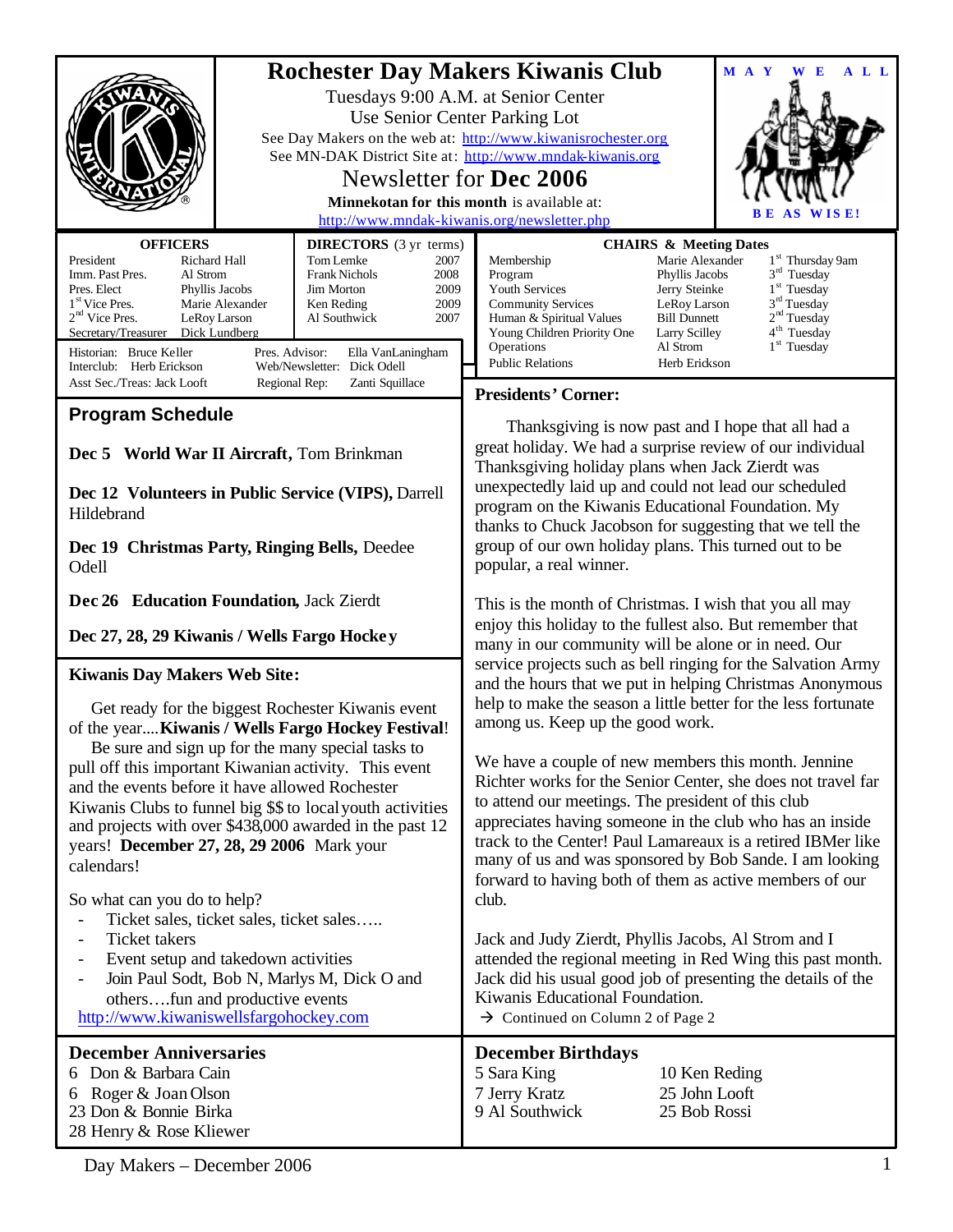# **Secretary/Treasurers Report - Nov'06**

| <b>Bank Balance 10/31/06:</b>  |               | \$18,813.82 |
|--------------------------------|---------------|-------------|
| <b>Administrative Account:</b> |               | \$12,761.42 |
| Service Account:               |               | \$5,645.20  |
| Hockey/YCPO:                   | $\mathcal{S}$ | 144.60      |
| Bike Repair:                   | S.            | 262.60      |

**Day Makers on leave:**Ron King, Sara King

**October Service Hour Statistics:** 877 hours by 56 members, 71% Participation.

# **November 14th, 2006 Board Meeting Highlights:**

2005/2006 Kiwanis year end membership count for our club is 81. The Kiwanis International reporting system has our count at 82. Secretary Richard is attempting to get this issue resolved. If the error cannot be corrected, we must end the current year with at least 83 members rather than 82 in order to achieve Distinguished Club. The other Distinguished Club criteria should not be a problem for us.

The board discussed committee assignments for the new Kiwanis year. The list of current committee assignments will be circulated. Members can stay with their current committee(s), or move to different ones. All members should be on at least one committee.

The board approved "Kid's Voting" as a Day Makers service project.

Our storage room at the Senior Center has been lost. The board discussed possible archival storage solutions. The Senior Center furnace room will be checked as a possibility. Any ideas from members would be appreciated.

President Richard Hall will continue the practice of a group sing as part of our meeting opening.

Sally Gallagher asked the club if we were interested in meeting at Circus World Bingo, on North Highway 52, as the Senior Center is taking over the building and bingo business in 2007. The board decided not to pursue a move of meeting location at this time.

Al Strom volunteered to follow-up on starting a builders club at Riverside School.

The board decided not to pursue the Senior Center offer of a once a month breakfast during the hour before our meetings.

## **COMMITTEE REPORTS**

**Membership-** The board approved membership applications from Paul Lamoreux and Jeanine Richter. Our current membership is 81.

**Program-** Programs are scheduled through December.

**Operations-** The committee would like members attending the Region 7 meeting to keep their ears open for fund raising ideas.

**Community Service-** Jerry Kratz will be our clubs contact for the next Kiwanis Chili Feed.

**Human & Spiritual Values-** A invocation sign-up will be passed for the quarter starting in January.

**Youth Services-** Riverside School has scheduled Terrific Kids on Tuesdays this year so it conflicts with our meetings. Elton Hills School Reading Buddies has 5-8 members participating.

**IDD-** David Arlander is the new chair. All of the HyVee coupon books have been sold.

**Key Club-** Five Day Makers were at today's meeting. All six Key Club officers were there.

Richard Lundberg, Secretary/Treasurer

**President's Corner**: (continued from page 1)

One of the star Key Clubs in the region gave us some useful ideas for our sponsored club. A good lunch was served!

There was one particular idea that I came away with that stuck in my mind. Someone said that the key to having a good club was to have a good meeting place, good programs and good service projects. Our meeting place is good and a given for the foreseeable future, our programs are good but I feel that some focus should be put on our service projects.

I have asked the committee chairs to review the projects that we have and to identify which of them we are really supporting. We need to look at the mix of projects that we have, those that benefit others with our time and effort and those that we do to raise funds either for other organizations or for us to distribute as we see fit. I would also like to identify some projects that can be somewhat larger in scope, that can be supported by many of our members working together and that will help to bring us together as a group. Your ideas and suggestions will be gratefully received!

Dick Hall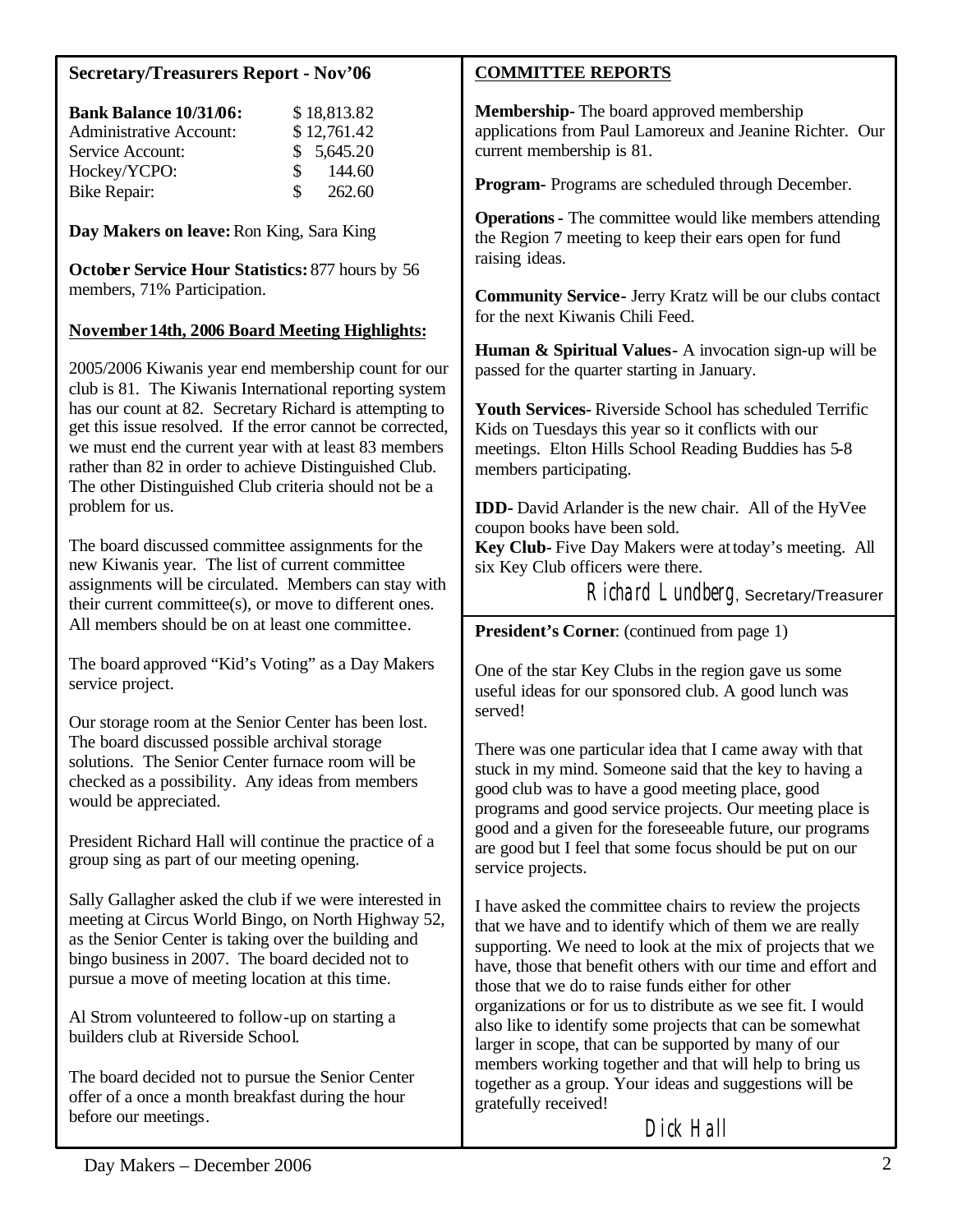## **New Member:** November 7, 2006

## New Members: November 7, 2006

#### **Jeanine Richter**

 Jeanine spent the first 10 years of her life in Rochester and then moved with her family to the farm that her great-grandpa started outside of St. Charles. Along with farming, her father also worked at IBM and because of that, Jeanine and her family had the opportunity to live in England for two years.

 After graduating from St. Charles High School, Jeanine spent her college years at Mankato State University, earning a degree in Park and Recreation. Two days after college graduation, she moved to Montana. While living in Billings, Jeanine worked for Treasure Trails Girl Scout Council as a Program and Properties Director. She also spent a year working for Big Sky Girl Scout Council in Great Falls as a Membership Specialist. She spent eight years in Big Sky Country. When her first niece was born, Jeanine decided it was time to move back to Minnesota to be closer to family.

 After moving back to Minnesota, Jeanine spent seven years working for Manpower at IBM as an Administrative Assistant. At the end of July, she was given the opportunity to work in the recreation field again as the Recreation Director of the Rochester Senior Center.

 Jeanine lives in St. Charles and is a volunteer with the local Girl Scout council as a trainer for adult leaders and as a leader of a  $3<sup>rd</sup>$  grade Brownie Girl Scout troop. Her troop will be selling cookies in January if anyone is interested.

**Welcome to Day Maker Jeanine !**



**Paul Lamoreux**

 Paul grew up in Madison, Wisconsin, was married at 18 and joined the Navy five months later. He received his boot training at Great Lakes Naval Training Center and attended the Navy's Electronics Technician School at Treasure Island, California.

 Paul served as an Electronics Technician at the Navy's Harbor Defense Unit in San Francisco, and later served on the USS Bremerton, a heavy cruiser, home based in Long Beach, California. Still later, Paul served at the US Naval Air Station in Olathe, Kansas, where he taught enlisted men and officers how to maintain the Navy's Ground Controlled Approach Radar Systems.

 Paul left the Navy following his five-year tour of duty and joined IBM as a Customer Engineer in Madison Wisconsin. Two years later Paul began teaching computer systems maintenance to Customer Engineers at the IBM plant here in Rochester. He also became the. IBM Field Engineering Division's authority for all product safety matters and served as a member of the Corporate Standards and Product Safety Council. Paul continued to work in that dual capacity until his retirement 1992.

 Two years ago, Paul and wife Nancy decided they would downsize their living space and move into a condominium. This year, shortly before receiving an offer on their house, they decided that since they no longer had any of their immediate family left in Wisconsin, they would take this opportunity to move back to Rochester, to be close to their oldest daughter. Now they live in the Foxridge townhouse area, located just west of Country Club Manor.

#### **Welcome to Day Maker Paul !**



Day Makers – December 2006 3